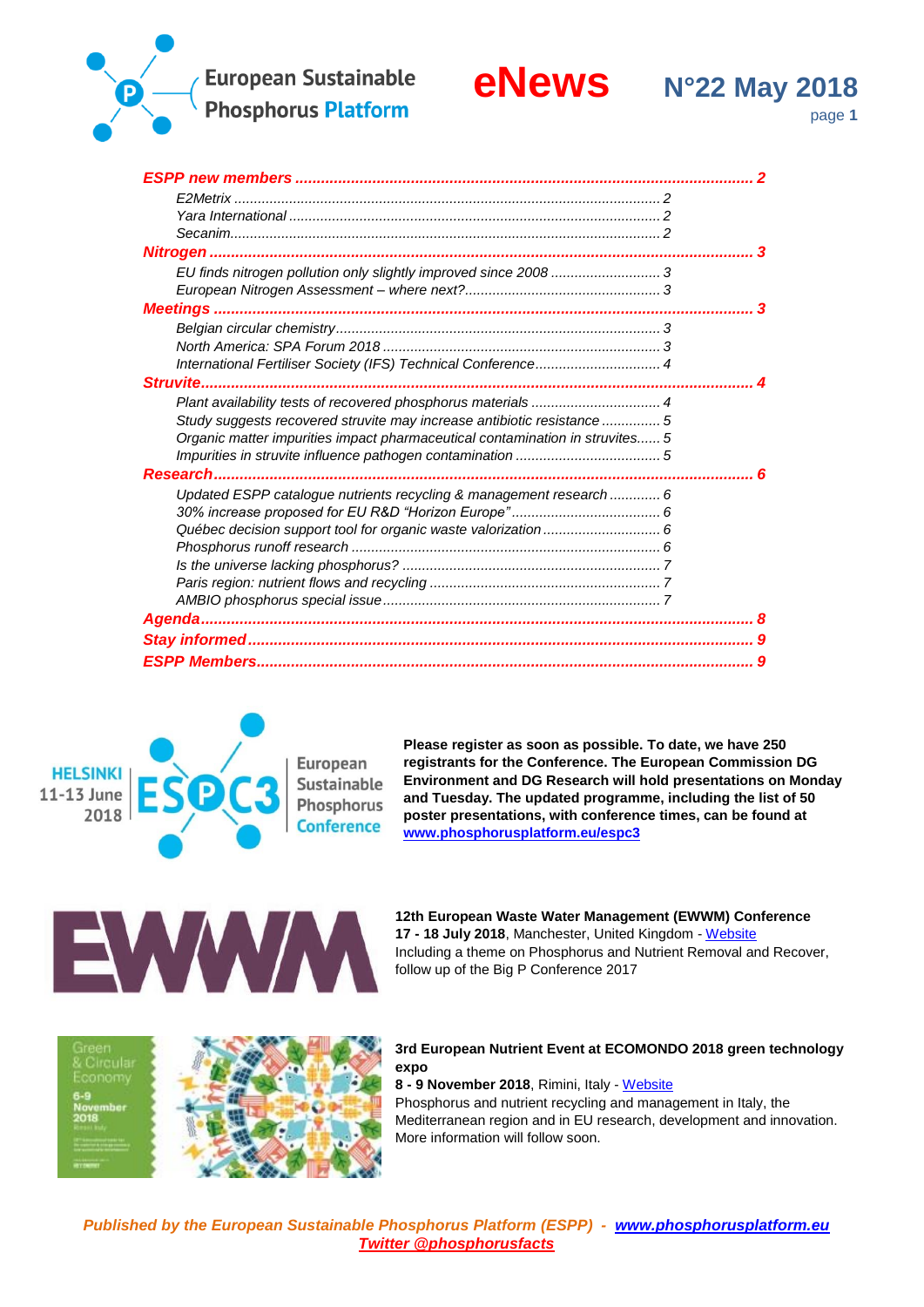

# **eNews N°22 May 2018**



### <span id="page-1-1"></span><span id="page-1-0"></span>**E2Metrix**



[E2Metrix](http://www.e2metrix.com/) has developed an advanced electro-coagulation process for the reduction and recovery of nutrients in wastewater. The ECOTHORTM process uses a unique, magnesium-alloy, sacrificial electrode and advanced power management to remove phosphorus down to <0.01 mg/l and recover struvite, and to also remove suspended solids, FOG (fats, oil and grease) and other microcontaminants. Full-scale installations are already in operation at food processing facilities, landfill leachate sites, mines (ammonia reduction in contaminated groundwater at a Quebec gold mine) and on sanitary wastewater. The technology

has been developed as a modular, Plug 'n Play tertiary filtration solution that may be incorporated easily into any green field or retrofit application, from <20 to >4,000 m3/d. In joining ESPP, which provides a forum for sustainable phosphorus information transfer, E2Metrix is eager to share its experience in the use of electro-coagulation as a mechanism for effective phosphorus removal and recovery, particularly for smaller municipal and industrial applications where alternative processes may not be practically or economically feasible.

<span id="page-1-2"></span>*More information [www.e2metrix.com](http://www.e2metrix.com/)*

# **Yara International**



Yara International ASA, a Norwegian company established in 1905, is a globally leading mineral fertiliser manufacturer and provider of environmental solutions. [Yara](http://www.yara.com/) is the only EU-based fertiliser manufacturer owning phosphate mines, in Finland and Brazil. Yara's mining operations and manufacturing processes maximize production efficiency and minimize losses to the environment. Internal recycling of energy, water and raw materials, as well as symbiosis with other industries and sectors, are an integral part of Yara's industrial DNA. Yara's product and nutrient stewardship efforts extend beyond their factory gates. World-wide Yara helps farmers to use theirproducts safely, profitably and sustainably, through on-site training and by developing and promoting precision fertilisation tools and solutions. Yara recognizes that recycled nutrients are an integral and growing

component of future nutrient solutions, and that major fertiliser companies such as Yara can play a meaningful role in better closing nutrient loops. Yara welcomes the concept of circular economy and explores opportunities to advance safe and commercially viable circular nutrient solutions. They actively engage with nutrient platforms such as ESPP to exchange knowledge and develop novel partnerships. Yara foresees that nutrient streams will need to become aggregated and recovered by waste management companies and other intermediaries. Under such conditions, Yara can leverage its production and crop nutrition knowledge, to help build business cases based on transforming recycled nutrients into efficient and marketable fertiliser products.

*More information [www.yara.com](http://www.yara.com/) and position on Circular Econom[y www.yara.com/this-is-yara/sustainability/commitments-and-policies/our](https://www.yara.com/this-is-yara/sustainability/commitments-and-policies/our-opinions)[opinions](https://www.yara.com/this-is-yara/sustainability/commitments-and-policies/our-opinions)*

# <span id="page-1-3"></span>**Secanim**



[Secanim](http://www.saria.de/en/sr/the-company/company-structure/secanim/) Ltd is part of the Saria Group, and specialises in the safe treatment and disposal of Category 1 Animal By-Products. The company was established in 1948, as Granox, and today has four operational sites in the UK and provides a full service to farmers and businesses across the country, as well as similar operations in Europe. Secanim uses an innovative incineration process to produce a sustainable, recycled phosphate fertiliser with proven agronomic performance. Category 1 Animal By-Products must be treated to strict standards

laid down by European legislation, and the derived material, Meat and Bone Meal (MBM), produced by this treatment must then be disposed of via incineration. Secanim's plant at Widnes Cheshire, features two incinerators which safely incinerate the Category 1-derived material, producing a waste ash. Since 2014, this ash has benefitted from an End of Waste Position granted by the Environment Agency, and is now marketed as [KalFos,](http://www.kalfos.co.uk/) a slow release, low cadmium, calcium phosphate and trace element fertiliser. This provides a sustainable alternative to landfilling, and replaces the use of phosphate rock-derived fertilisers. KalFos is sold across the UK and Europe either as a standalone fertiliser, or as a material for blending with other fertilising products to produce multi-nutrient blends. The incineration process also produces renewable electricity (sold to the National Grid) and heat (steam used on site in the rendering process). As part of the incineration process, waste liquids are used to control the calorific value of the MBM and provide a safe recycling route for traditionally "hard to handle" wastes that cannot go to anaerobic digestion or water treatment works.

*More information [www.kalfos.co.uk](http://www.kalfos.co.uk/)*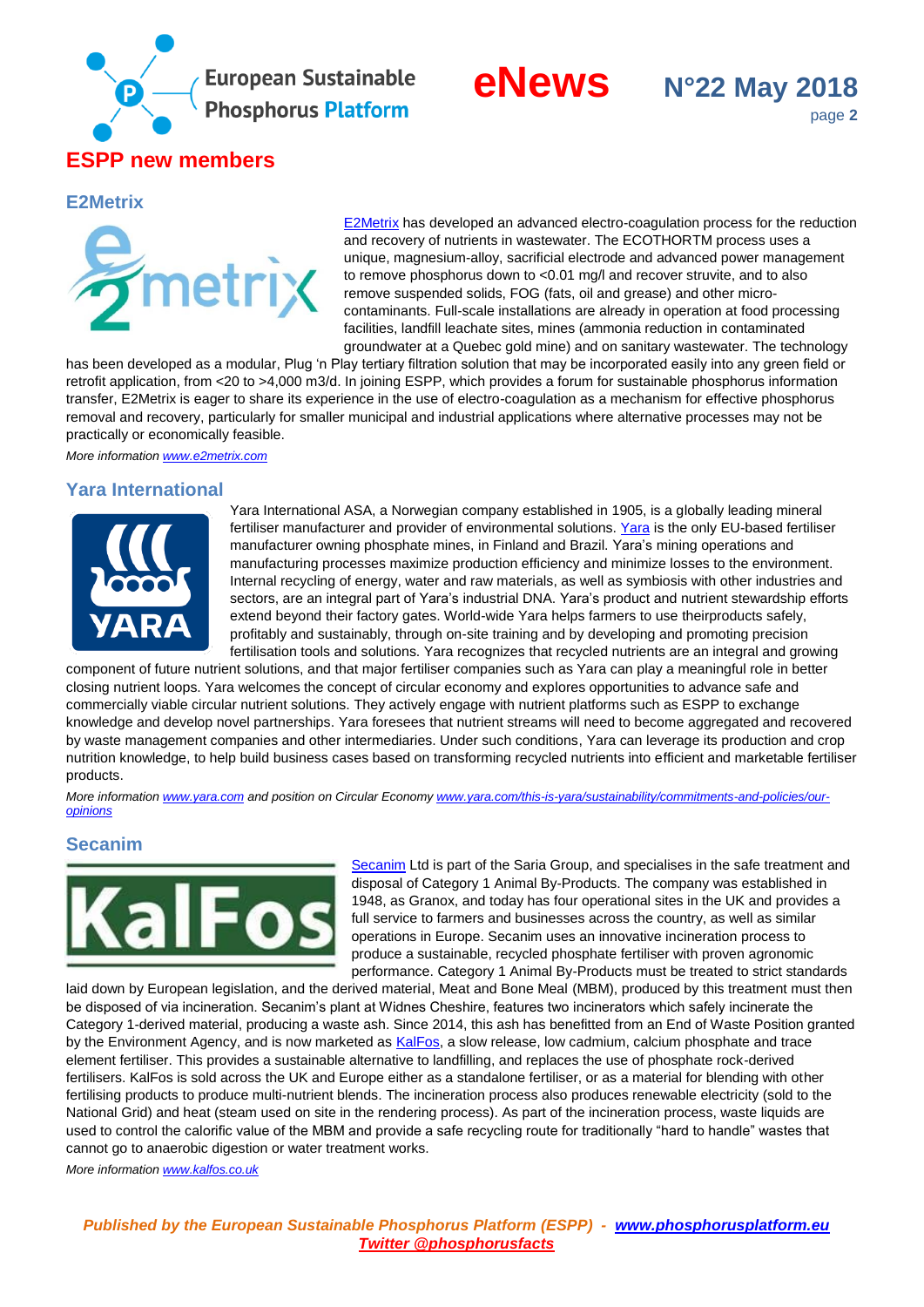



# <span id="page-2-1"></span><span id="page-2-0"></span>**EU finds nitrogen pollution only slightly improved since 2008**



A European Commission [report](http://ec.europa.eu/environment/water/water-nitrates/pdf/nitrates_directive_implementation_report.pdf) on agricultural nitrates pollution concludes that nitrate levels in groundwater and surface freshwaters have "slightly improved" since 2008. Nitrates were still above 50 mg/l (drinking water standard) at over 13% of monitoring stations across Europe 2012-2015, compared to 14% during the four preceding years. In coastal waters on the other hand, the number of stations showing >25 mg/l nitrates halved to 0.7%. About 19% of reported river monitoring stations were eutrophic or hypertrophic. The report notes that total EU manure nitrogen use dropped by 2.6% between the two periods, whereas nitrogen fertiliser use increased by +4% (and phosphate by +6%). Perspectives identified by the

Commission to more effectively reduce nitrate pollution include: wider designation of NVZs (Nitrate Vulnerable Zones) in some member states, adapting NVZ Action Plans to better address local and regional nitrate pollution hotspots, better inclusion of sources of nitrogen other than fertilisers and manure (digestate, reclaimed water for irrigation, soil improvers) and nitrogen already present in the soil, innovative manure processing technologies to enable nutrient recycling.

*"Implementation of Council Directive 91/676/EEC concerning the protection of waters against pollution caused by nitrates from agricultural sources based on Member State reports for the period 2012–2015", European Commission report 4th May 2018, COM(2018)257 [http://ec.europa.eu/environment/water/water-nitrates/pdf/nitrates\\_directive\\_implementation\\_report.pdf](http://ec.europa.eu/environment/water/water-nitrates/pdf/nitrates_directive_implementation_report.pdf)*

# <span id="page-2-2"></span>**European Nitrogen Assessment – where next?**

Six years after publication of the first European Nitrogen Assessment (ENA), Mark Sutton and other authors, including the European Commission JRC, assess the outcomes and future research challenges. The ENA increased attention to the nitrogen cycle, as a whole, and pioneered similar assessments at the global level and on other continents. Other outcomes include developing a compendium of practical measures to mitigate farm ammonia emissions, endorsed by European farmers organisations and UNECE. Key research challenges identified are the need to emphasise more on reducing agricultural nitrogen losses, as significant progress has been now achieved in reducing nitrogen emissions from electricity production and road vehicles. Europe loses some 22 million tonnes of nitrogen per year, that is around €18 billion value as fertiliser – equivalent to around a quarter of the EU's Common Agricultural Policy budget. The authors note that this shows the need to strongly develop nitrogen recovery and recycling, in particular from organic wastes. Food choice is also an important area for action, because food choices dominate personal nitrogen footprints.

*"The European Nitrogen Assessment 6 years after: What was the outcome and what are the future research challenges?", M. Sutton et al., Published in: Innovative Solutions for Sustainable Management of Nitrogen. Proceedings of the International Conference, Aarhus, Denmark (25- 28 June 2017) [www.sustainablesoils.org/s/The-European-Nitrogen-Assessment-Prof-Mark-Sutton-003.pdf](https://sustainablesoils.org/s/The-European-Nitrogen-Assessment-Prof-Mark-Sutton-003.pdf)*

# <span id="page-2-3"></span>**Meetings**

# <span id="page-2-4"></span>**Belgian circular chemistry**

The Belgian Federation for Chemistry and Life Sciences industries (Essenscia) held it[s annual event](http://www.essenscia.be/fr/calendrier/evenement/478) on 16<sup>th</sup> April 2018, with the theme Circular Economy. Circular chemistry is considered a key pillar of the Belgian economy, and 2017 was a record year in terms of revenues and job creation. Industry success stories were presented, and opportunities and challenges of an accelerated transition towards a circular economy were discussed. Drivers identified include regulatory, environmental and societal pressures. Challenges identified include the lack of EU regulatory uniformity (in particular on End-of-Waste Criteria), contaminant limits, the rapidly-evolving economic, energy and competitive landscape, the need for a "circular mind shift", and the need for a multi-stakeholder, cross-sectorial and value chain approach to make things happen on the ground.

<span id="page-2-5"></span>*Essencia: "Circular Economy: a 360° view" [www.essenscia.be/fr/calendrier/evenement/478](http://www.essenscia.be/fr/calendrier/evenement/478) Text thanks to Koen van Keer, Yara.*

# **North America: SPA Forum 2018**



**Sustainable** Phosphorus **Alliance** 

Speakers at th[e Sustainable Phosphorus Alliance](https://phosphorusalliance.org/) (SPA) 201[8 Forum](https://asunow.asu.edu/20180328-global-engagement-sustainable-phosphorus-alliance-forum) presented innovative ideas and business success cases in phosphorus management. McGill Compost (Noel Lyons) produces around 140 000 t/y of compost from food waste, plant materials and sewage biosolids. Green Technology (Amir Vashovi) is a Small Business of the Year Award winner start-up, producing fertiliser from sewage biosolids. The Northeast Biosolids and Residuals Association (Ned Beecher) explained how tightening

regulations on phosphorus use has increased reuse of sewage biosolids on land to around 60% nationally in the USA. Mexico National Laboratory of Genomics, Cinvestav (Luis Herrera) proposed to use phosphites as fertilisers with genetically modified crops (GMO) claiming a halving of fertiliser use whilst at the same time the phosphite inhibits weed growth. The Sustainability Consortium (Kevin Dooley) showed the need for better phosphorus use and flow data to enable market incentives to improving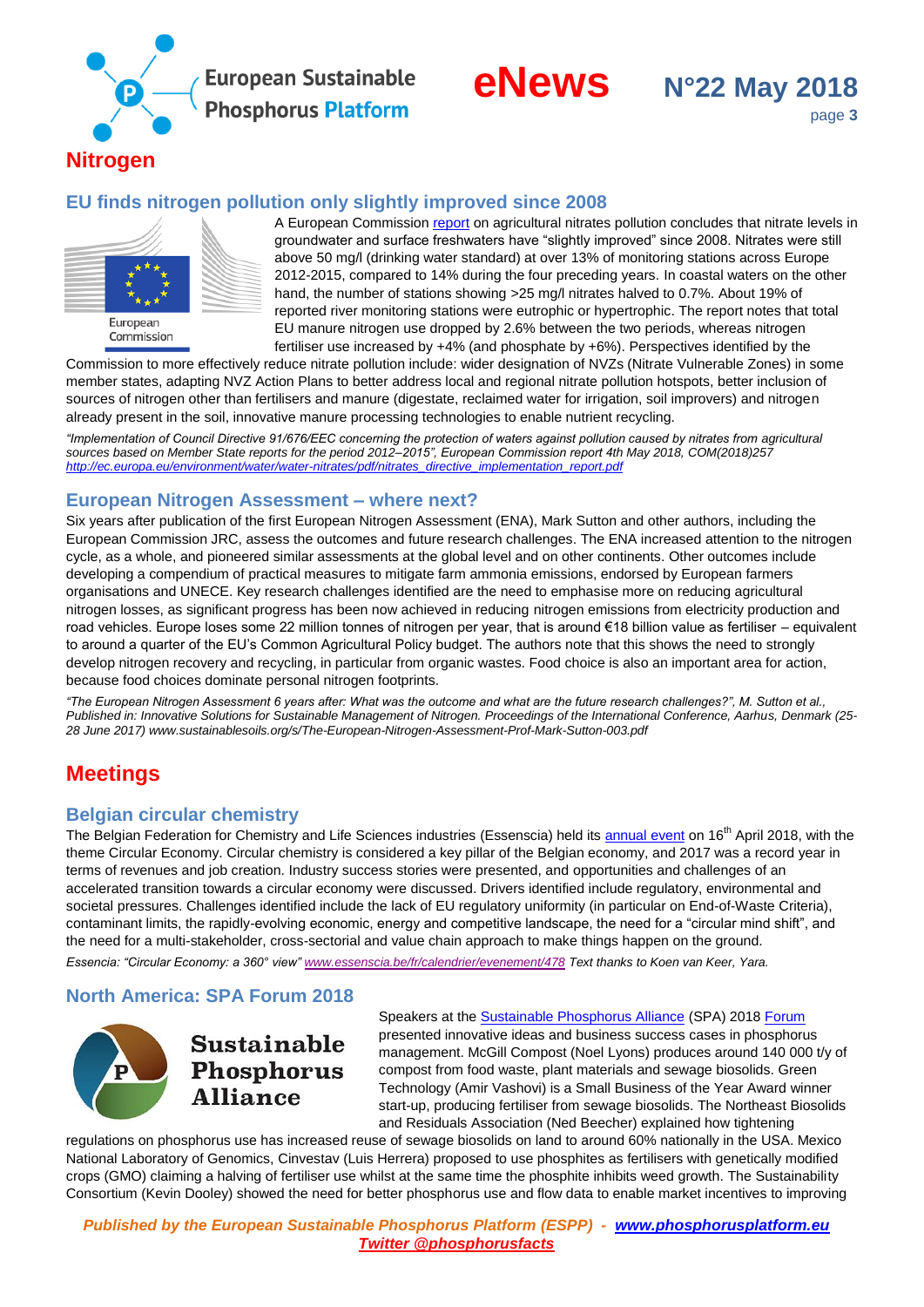

# **eNews N°22 May 2018**



page **4**

phosphorus management in agriculture and the food supply chain. Presentations also included: Allison Thomson of Field to Market, Sally Rockey of Foundation for Food and Agriculture Research, Paul Fixen (retired) of IPNI. All presentations are available on SPA's YouTube [channel.](https://www.youtube.com/channel/UCNFDQTfeT7mGsMY_YOgMonA) For information, a new EPA (US Environmental Protection Agency) [online tool](https://www.epa.gov/nutrient-policy-data/nitrogen-and-phosphorus-pollution-data-access-tool) provides information about the phosphorus and nitrogen balance, nutrient loss mitigation and relevant regulations for each US State.

*Summary of SPA Forum, 27 February 2018, Arizona "Sustainable Phosphorus Forum tackles how to feed a future world of 10 billion while protecting water resources[" https://asunow.asu.edu/20180328-global-engagement-sustainable-phosphorus-alliance-foruma](https://asunow.asu.edu/20180328-global-engagement-sustainable-phosphorus-alliance-forum)nd YouTube (presentations) [https://www.youtube.com/channel/UCNFDQTfeT7mGsMY\\_YOgMonA](https://www.youtube.com/channel/UCNFDQTfeT7mGsMY_YOgMonA)*

*US EPA tool "Working in Partnership with States to Address Phosphorus and Nitrogen Pollution through Use of a Framework for State Nutrient Reductions[" www.epa.gov/nutrient-policy-data/nitrogen-and-phosphorus-pollution-data-access-tool](https://www.epa.gov/nutrient-policy-data/nitrogen-and-phosphorus-pollution-data-access-tool)*

*Next SPA event: webinar on "Phosphorus Recovery from Water Resource Recovery Facilities", 24<sup>th</sup> May 2018 11h-12h30 CDT time [www.eventbrite.com/e/phosphorus-recovery-from-water-resource-recovery-facilities-registration-](https://www.eventbrite.com/e/phosphorus-recovery-from-water-resource-recovery-facilities-registration-44890164691?mc_eid=f3b1b65a28&mc_cid=c1695a96c0)*

<span id="page-3-0"></span>*[44890164691?mc\\_eid=f3b1b65a28&mc\\_cid=c1695a96c0](https://www.eventbrite.com/e/phosphorus-recovery-from-water-resource-recovery-facilities-registration-44890164691?mc_eid=f3b1b65a28&mc_cid=c1695a96c0)*

# **International Fertiliser Society (IFS) Technical Conference**



This conference included a range of presentations on processing nitrogen and phosphate fertilisers by: Elio Strepparola (Casale), Paz Munoz (Stamicarbon), Michal Baji (Lovochemie), Thomas Henry (Prayon Technologies), Branislav Brezny (VUCHT), Jan-Petter Fossum (Yara International), Christian Renk (Thyssenkrupp). The Casale revamping of a methanol plant is a good example of Circular Economy within a processing plant by integrating so-far wasted byproducts into the manufacturing of new products. Also, the Thyssenkrupp presentation showed how granulation of ammonium sulphate by-product from dilute solutions from caprolactam production (about 1.5 million tons in Germany only) can enable a price premium of around 100 €/ton by supplying hard,

durable granules suitable for blending and spreading by conventional disc fertiliser spreaders. This is a fluidized bed granulation process for which a 500 kg/h pilot plant has been tested and which will now be installed at the industrial scale. As well as improving recycling of caprolactam ammonium sulphate byproduct, this process may offer an opportunity for processing recovered ammonium sulphate from other sources.

Peter Scott, Origin Fertilisers, a blender selling multiple, custom made blends in many European and overseas countries with a total turnover of GBP 1.5 billion, emphasized that granule quality is paramount for blenders that guarantee the same nutrient concentration in every batch and on every plot of fertilised cropland. It is too often neglected that the physical granule quality (diameter, hardness, shape) is one of the main control parameters of blenders due to different granules separating during transportation, handling, storage and use and thus not providing the required nutrient distribution to every corner of the plot. Aida Idrissi Kaitouni, ARGUS Media, presented a reassessment of reserves of phosphate rock, outlining the differences between resources and reserves, the current rock production (about 261,000 tP<sub>2</sub>O<sub>5</sub>/y estimation for 2016 by USGS) and industry developments. Most mining projects are on hold because phosphate rock prices are currently low (USD 100/t or below) and because of major capacity expansion projects coming on stream in Morocco and Saudi Arabia. Egypt has become a relevant player in phosphate rock supply, whereas Syria is currently no longer significant. The decreasing quality of traded phosphate rock is confirmed by long-term surveys of phosphorus concentrations in rock processed to fertilisers. Mike McLaughlin, University of Adelaide, presented a screening study on run-off and leaching of different phosphate fertilisers with slow or controlled release properties, including struvite from Ostara (Crystal Green®), reactive phosphate rock and partially acidulated phosphate rock. His conclusion is that "too slow release" can limit plant nutrition performance, without and measurable reductions in phosphorus leaching (except in some sandy). Better phosphorus fixation could not be confirmed by test results.

Antoine Hoxha, Fertilisers Europe, outlined current status and issues regarding the new European Fertiliser Regulation, including questions around contaminant limits and uncertainties related to the schedule of the new regulation coming into effect. He underlined the need to reach political agreement (Parliament, Council) and finalise the regulation.

<span id="page-3-1"></span>*IFS Technical Conference, 8-9 May 2018, Prague, hosted by the Crop Research Institut[e www.fertiliser-society.org](http://fertiliser-society.org/)*

# **Struvite**

# <span id="page-3-2"></span>**Plant availability tests of recovered phosphorus materials**

Two different fertiliser tests of several recovered phosphorus materials (sewage sludges, sludge ashes, chemically treated ashes ASHDEC, struvite, compost, Mephrec, pyrolysis coal), compared to phosphate rock and to triple super phosphate (TSP), have been carried out within the Denmar[k IRMAR](http://www.irmar.dk/) and the E[U IMPROVE-P](https://improve-p.uni-hohenheim.de/en) projects. The Denmark study included short (6 week growth) pot trials with spring barley (*Hordeum vulgare*) at soil pH 6.9 and soil incubation studies, giving results in which sewage sludge solids showed better phosphorus availability than TSP whereas the other products including struvite (Ostara Crystal Green grain size SGN150) showed lower availability. These results, which differ from many other studies of struvite fertiliser value (including those cited in this paper), may be due to the short experiment duration (12 weeks in Ahmed 2016 and Talboys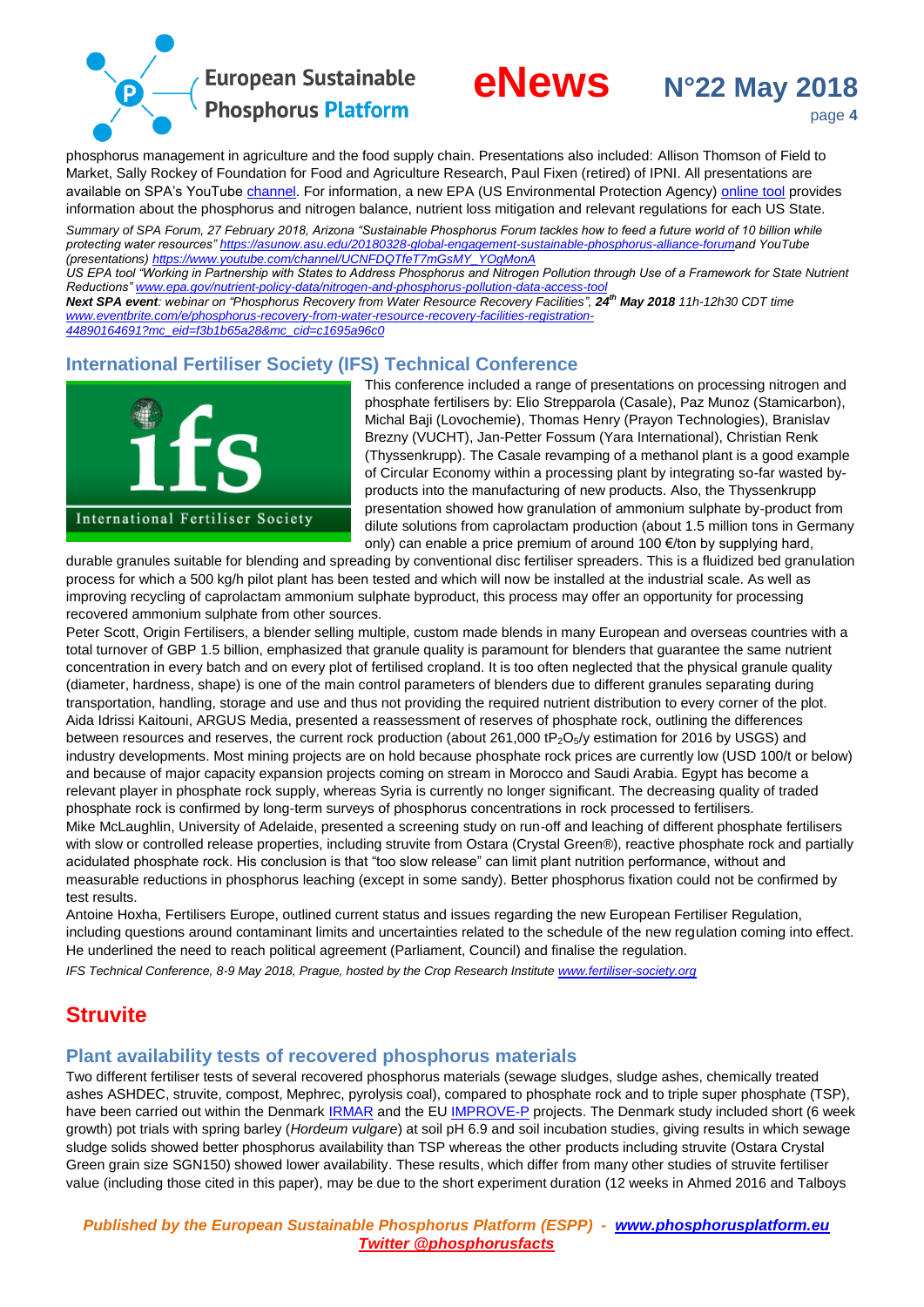



2016 cited), uneven distribution of the fertilisers in the pots (only 6-7 granules) and a lack of nitrogen which impacted some of the test pots. The IMPROVE-P study used 18 month pot trials, with a rotation of red clover (*Trifolium pratense*), maize and ryegrass, at soil pH 7.2. This showed better phosphorus availability for all of the recovered phosphorus materials than for phosphate rock, concluding that the recovered products would be suitable fertilisers for use in organic farming, but that phosphorus availability varies for different recovery technologies.

*"Plant availability of phosphorus from dewatered sewage sludge, untreated incineration ashes, and other products recovered from a wastewater treatment system", C. Lemming et al., J. Plant Nutr. Soil Sci. vol. 180, issue 6, Dec. 2017, pages 779-787 <http://dx.doi.org/10.1002/jpln.201700206>*

*"Phosphorus bioavailability of sewage sludge-based recycled fertilizers", I. Wollmann et al., J. Plant Nutr. Soil Sci. vol. 181, issue 2, April 2018, pages 158-166 <http://dx.doi.org/10.1002/jpln.201700111>*

# <span id="page-4-0"></span>**Study suggests recovered struvite may increase antibiotic resistance**



A 6-week pot trial [study](http://dx.doi.org/10.1021/acs.est.7b01420) of cabbage (*Brassica*) in China shows that the use of recovered struvite (from piggery wastewater) dosed at 0.2% w/w to soil showed significant increases in levels of antibiotic resistant genes (ARGs) and mobile genetic elements (MGEs) in both the fertilised soil and in the harvested cabbage (leaf tissue). The numbers of ARGs and MGEs detected were 2-3x higher after struvite fertilisation, compared to lower numbers in control (soil from a vegetable field which had received no fertiliser or soil amendment for three years). Abundance of ARGs was much higher in this struvite than in soil, and was significantly higher in the struvite-fertilised soil (compared to control) and higher (but not statistically significant) in the struvite-fertilised cabbage (compared to control). The authors also suggest that comparison of ARG types detected suggests a link between those found in the recovered struvite and those in the fertilised cabbage. It should be noted that the recovered struvite was only air dried, and not washed, whereas tests in the Netherlands

(see below) have shown that washing considerably reduces impurities (as can be expected). This study shows an increase in levels of ARGs - which are in any case present in soils - without any indication as to possible risks for human health. Also, the struvite was recovered from piggery wastewater (not sewage) and no indications are given concerning levels of antibiotic use in the concerned pig farm. However, it does confirm the need for further monitoring of contaminants in recovered fertiliser products, research into how to avoid and reduce contamination, and analysis of possible risks related to their use.

*European Commission "Science for Environment Policy" coverage, 19th April 2018, issue 506 "Antibiotic resistance in struvite fertiliser from waste water could enter the food chain[" download link](http://ec.europa.eu/environment/integration/research/newsalert/pdf/antibiotic_resistance_struvite_fertiliser_wastewater_could_enter_food_chain_506na1_en.pdf)*

*"Application of Struvite Alters the Antibiotic Resistome in Soil, Rhizosphere, and Phyllosphere", Q-L. Chen et al., Environmental Science & Technology 51(14): 8149-8157 <http://dx.doi.org/10.1021/acs.est.7b01420>*

# <span id="page-4-1"></span>**Organic matter impurities impact pharmaceutical contamination in struvites**

A [study](https://doi.org/10.1016/j.watres.2018.02.010) from China assesses tetracyclines (veterinary antibiotics) in struvite precipitated from pig manure anaerobic digestate. Tetracycline levels in the digestate were 668 µg/l (mean, total of TC, OTC and CTC). Organic carbon content of the recovered struvite was 15-22%. Total tetracycline content of the recovered struvite was around 500 – 2 100 µg/g. Tetracycline transfer to the struvite was significantly higher in the digestate than in synthetic wastewater spiked with similar levels of tetracyclines (no organic carbon). Impacts of different organic carbon compounds in the digestate were assessed by filtering out molecules of different sizes and by destabilisation and aggregation. The authors note that humic and fulvic acid type organic carbon compounds in the digestate, with higher molecular weight, tended to co-precipitate with struvite, but also complex with tetracyclines, so bringing these into the struvite. Overall this study suggests that levels of certain pharmaceuticals in struvite are likely to be related to organic carbon levels. The level of organic carbon in the struvite in this study was much higher than the maximum proposed for EU fertilisers in the draft STRUBIAS report (3% dry matter).

*"Influences of dissolved organic matters on tetracyclines transport in the process of struvite recovery from swine wastewater", Y. Lou et al., Water Research 134 (2018) 311e326 <https://doi.org/10.1016/j.watres.2018.02.010>*

# <span id="page-4-2"></span>**Impurities in struvite influence pathogen contamination**



A [study](http://www.stowa.nl/publicaties/publicaties/verkenning_van_de_kwaliteit_van_struviet_uit_de_communale_afvalwaterketen) by the Foundation for Applied Water Research [STOWA,](http://www.stowa.nl/foundation_for_applied_water_research_stowa/) Netherlands, analysed a total of 7 samples (3 unwashed, then 4 washed) of struvite recovered from four different municipal sewage works, using Airprex and NuReSys struvite technologies. This study detected pathogens in all unwashed struvite samples tested, with SSRC (spores of sulphitereducing Clostridia, an indicator for pathogens) at levels comparable to levels found in manures as spread on farmland (but quantities of struvite applied would be orders of

magnitude lower than for manure). However, levels of SSRC were much lower after struvite was washed, mostly < 1 mg/kgDM.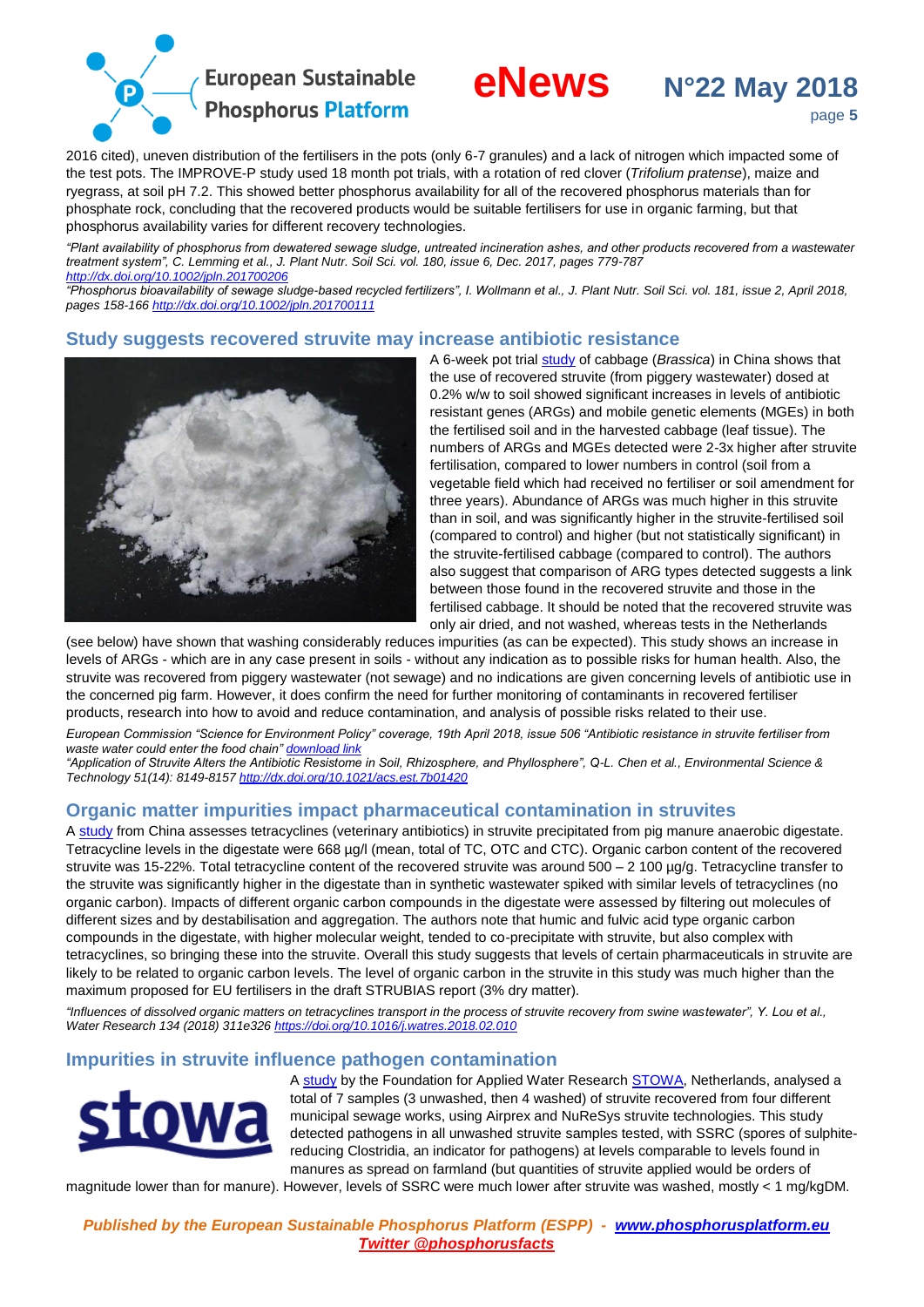



This level is such that direct ingestion of the struvite could possibly cause infection. Eight heavy metals and 32 organic contaminants were also analysed. The organic contaminants were often below detection levels. The report concludes that pathogen and other organic contaminant levels are related to impurity levels in the recovered struvite. Furthermore, 21 pharmaceuticals were analysed, and only one (Metropolol, a beta-blocker) was found in one sample. The report also concludes that pathogens, even in the unwashed samples, were at levels at which normal use as a fertiliser would not pose unacceptable risks, on condition that normal operating hygiene was respected to avoid ingestion by users. This first study on a small number of samples was a screening study and further tests are now underway.In a different, recent [study](https://doi.org/10.1016/j.scitotenv.2018.04.129) in China, struvite from anaerobic digestate of chicken slurry. Coliforms were present in the digestate at  $2.7x10<sup>4</sup>$  CFU/ml bur were not detectable in the precipitated struvite. Heavy metals, copper and zinc levels in the struvite were also below US-EPA permissible levels for fertilisers. A third study by De Boer et al. (summary of results in SCOPE Newsletter  $n^{\circ}126$ , and in eNews  $n^{\circ}19$ ) shows that very low levels of pharmaceuticals are taken up by struvite and that pharmaceuticals are not found in tomatoes fertilised with recovered struvite.

*"Erkenning van de kwaliteit van struviet uit de communale afalwaterketen", STOWA report 2015-34 Onderzoek Waterbeheer ISBN 978-90- 5773-711-4, 2015 [download link](http://www.stowa.nl/publicaties/publicaties/verkenning_van_de_kwaliteit_van_struviet_uit_de_communale_afvalwaterketen)*

*"Nutrient recovery from anaerobically digested chicken slurry via struvite: Performance optimization and interactions with heavy metals and pathogens", A. Muhmood et al., Science of the Total Environment 635 (2018) 1–9 <https://doi.org/10.1016/j.scitotenv.2018.04.129>*

# <span id="page-5-0"></span>**Research**

# <span id="page-5-1"></span>**Updated ESPP catalogue nutrients recycling & management research**

ESPP is maintaining a list of nutrient related R&D projects focussed on nutrient recycling and management (not only phosphorus), available on the ESPP website [\(www.phosphorusplatform.eu/R&D\).](http://www.phosphorusplatform.eu/R&D) The objective is to facilitate information transfer between projects, and in our network of companies, public bodies and other stakeholders. The R&D project list includes company, national and EU funded research projects, including EU H2020 (FP), LIFE and INTERREG funding. The list has been updated. Please let us know of missing nutrient R&D projects and/or send corrections to Kimo van Dijk [\(kimovandijk@phosphorusplatform.eu\)](mailto:kimovandijk@phosphorusplatform.eu?subject=input%20ESPP%20catalogue%20of%20nutrient%20recycling%20and%20stewardship%20projects).

*ESPP catalogue of nutrient R&D projects [www.phosphorusplatform.eu/R&D](http://www.phosphorusplatform.eu/R&D)*

# <span id="page-5-2"></span>**30% increase proposed for EU R&D "Horizon Europe"**



The European Commission's [initial proposal](https://ec.europa.eu/programmes/horizon2020/en/news/commission-proposes-biggest-ever-investment-ri-programme-europe) for the next budget period 2021-2027 include a 30% increase for research and innovation, despite budgetary challenges posed by Brexit. This will fund the new "Horizon Europe" R&D funding programme, which will follow on from the current "Horizon 2020". The Commission also proposes new revenue sources for the EU, proposing "own resource" taxes including a percentage of the EU Emissions Trading System revenues, a contribution from consolidated corporation taxes and a levy on non-recycled plastic waste. The EU budget now enters political discussion between Member States and the European Parliament. ESPP has proposed to include in HorizonEurope a "mission" on nutrients, and discussion is engaged with DG Research & Innovation, including through their participation at the 3<sup>rd</sup> European Sustainable Phosphorus Conference, Helsinki 11-13 June [\(ESPC3\)](http://www.phosphorusplatform.eu/espc3).

*European Commission press release 2 May 2018 [https://ec.europa.eu/programmes/horizon2020/en/news/commission-proposes-biggest-ever](https://ec.europa.eu/programmes/horizon2020/en/news/commission-proposes-biggest-ever-investment-ri-programme-europe)[investment-ri-programme-europe](https://ec.europa.eu/programmes/horizon2020/en/news/commission-proposes-biggest-ever-investment-ri-programme-europe)*

# <span id="page-5-3"></span>**Québec decision support tool for organic waste valorization**

Quebec policy on organic waste management implies a ban on the incineration and disposal of organic waste from 2022 onwards, so promoting biomethanisation and composting. However, such projects present difficulties in decision making due to environmental, economic, technical and social aspects which vary with location. Université Laval, with industry and local authority partners, is developing user-friendly decision-support software for the province of Quebec that can accompany municipalities and industries in determining the optimal path to valorize waste. The project includes requirement analysis and data collection, database, decision-support method and interface and validation of the tool with a case study for the municipality of Québec City.

<span id="page-5-4"></span>*Contact: Céline Vaneeckhaute, Université Laval[, celine.vaneeckhaute@gch.ulaval.ca](mailto:celine.vaneeckhaute@gch.ulaval.ca)*

# **Phosphorus runoff research**

The American Societies of Agrology, Soil and Crop Science have published [a special issue of papers on phosphorus](https://dl.sciencesocieties.org/publications/jeq/tocs/46/6#h2-SPECIAL%20SECTION:%20THE%20EVOLVING%20SCIENCE%20OF%20PHOSPHORUS%20SITE%20ASSESSMENT) site assessment, that is phosphorus losses and runoff from fields and catchments. Twenty papers look at theory and practice of tools to model and assess phosphorus loss vulnerability and to forecast phosphorus losses, in particular looking at phosphorus soil indices (e.g. APEX, APLE, TBET). Conclusions are that concerns remain about accuracy of phosphorus indices (which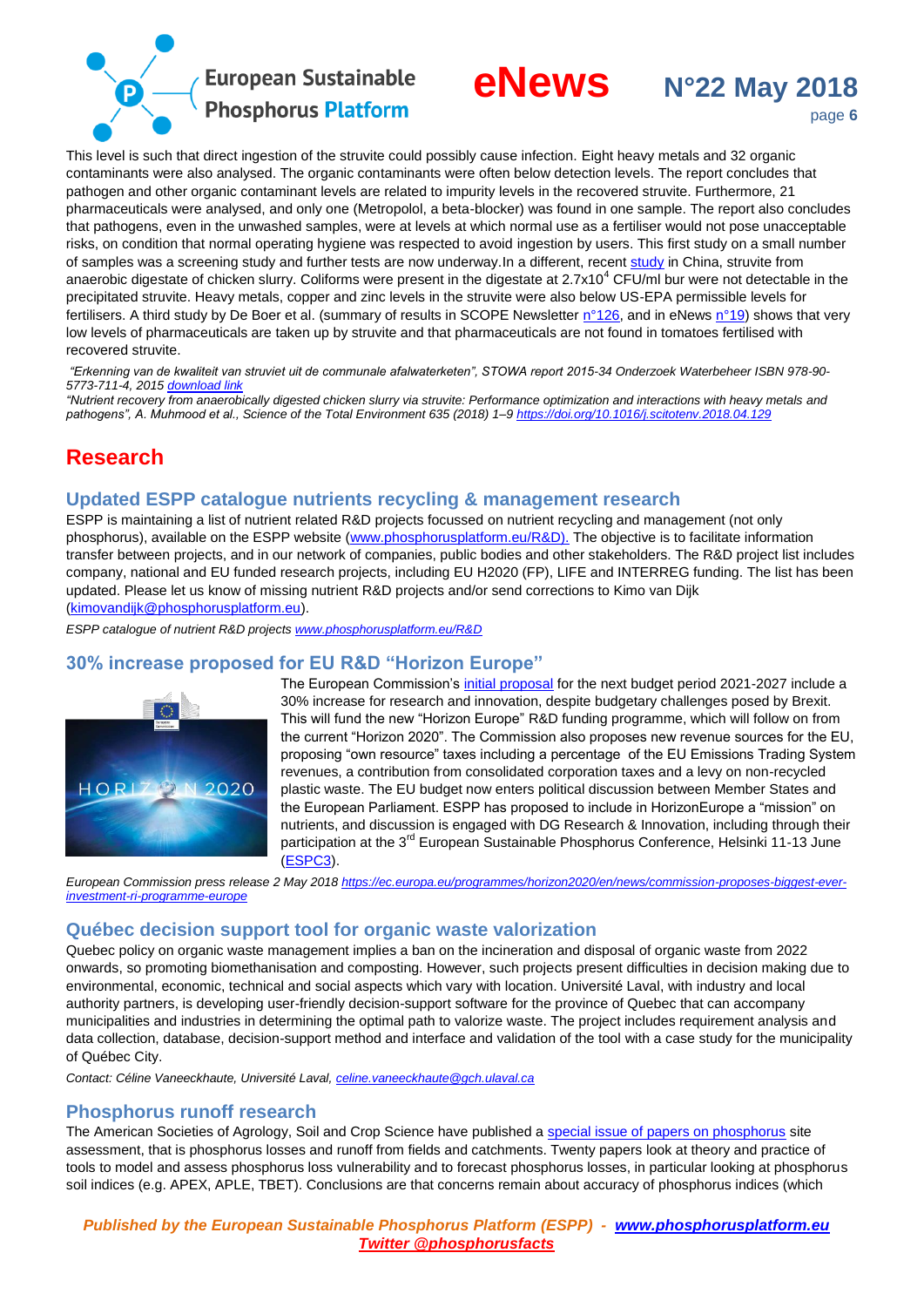



need to be locally adapted) and about reliability of loss assessment tools, showing a need for more data and work to improve accuracy of models. Overall, phosphorus indices and phosphorus loads (inputs to fields) provide good indicators of risk of phosphorus losses. Two of the papers concerned manure application, concluding that phosphorus losses are dependent on specific field characteristics and on precipitation, but that losses are generally lower for spring application compared to autumn or winter application.

*Journal of Environmental Quality, vol. 46, issue 6, Nov.-Dec. 2017, Special Section: the evolving science of phosphorus site assessment [download link](https://dl.sciencesocieties.org/publications/jeq/tocs/46/6#h2-SPECIAL%20SECTION:%20THE%20EVOLVING%20SCIENCE%20OF%20PHOSPHORUS%20SITE%20ASSESSMENT)*

# <span id="page-6-0"></span>**Is the universe lacking phosphorus?**



Scientists [suggest](https://www.independent.co.uk/news/science/alien-life-proof-phosphorus-discovery-planets-worlds-other-discovery-latest-a8288956.html) that the universe may be lacking in phosphorus. Earth only received significant supplies of phosphorus because our planet was created near a supernovae which created phosphorus as it exploded at the end of its life, whereas many supernova may not do so. Phosphorus may have arrived on Earth in meteorites from the exploding supernovae, containing phosphorus in a form sufficiently reactive to generate proto-molecules, precursors of life. Planets not situated near a phosphorus-generating supernovae would be phosphorus deprived, and much less likely to develop life. In a different study, scientists estimate that phosphorus cycling was much lower in Earth's early oceans than it

is today, because low oxygen levels prevented decomposition of organic matter, resulting in depositing of phosphorus on the sea bed. They suggest that this limited the development of life. Life may have been able to develop only because volcanic emissions of sulphur enabled the development of sulphate-metabolising bacteria (rather than oxygen metabolising) which ensured phosphorus cycling in the oceans.

*"Scientists discover the universe has much less phosphorus than we thought, potentially meaning there are fewer aliens", A. Griffin, The Independent, 5 April 201[8 www.independent.co.uk/news/science/alien-life-proof-phosphorus-discovery-planets-worlds-other-discovery-latest](https://www.independent.co.uk/news/science/alien-life-proof-phosphorus-discovery-planets-worlds-other-discovery-latest-a8288956.html)[a8288956.html](https://www.independent.co.uk/news/science/alien-life-proof-phosphorus-discovery-planets-worlds-other-discovery-latest-a8288956.html)*

*"Biomass recycling and Earth's early phosphorus cycle", M. Kipp, Sci. Adv. 2017; 3(11), eaao4795, November 2017 <http://dx.doi.org/10.1126/sciadv.aao4795>*

# <span id="page-6-1"></span>**Paris region: nutrient flows and recycling**



The [OCAPI](http://www.leesu.fr/OCAPI-presentation) project, with Paris region local authorities and French government funding, has published an analysis of the megacity's nitrogen and phosphorus flows and policy challenges. Phosphorus and nitrogen inflows in the food supply are estimated at 1.7 qP and 17.8 gN /day/person, of which 1.2 gP/day and 13.4 gN/day are consumed in food. This is around 50% more nitrogen than dietary requirements (WHO 2007). Nearly 60% of phosphorus in food consumed is currently recycled in sewage biosolids back to agriculture, a much lower rate than in the late nineteenth century, but only around 3% of nitrogen is recycled, due to considerable environmental losses. Around 77% of vegetal protein inflow comes from Northern France and around 32% of animal protein inflow from Brittany and North West France. The latter regions depend significantly on imported animal feed from South America, so that Paris's nutrient footprint is in fact significantly externalised. Two thirds of consumed food phosphorus and

nitrogen come from animal products, but these account for >90% of required agricultural inputs of these elements and more than 95% of required land surface for producing the food consumed. Key policy recommendations are to optimise agricultural phosphorus use efficiency and minimise soil accumulation and soil erosion, and to avoid losses to landfilled sewage sludge incineration ash. Nitrogen shows a much higher potential for improving recycling and reducing losses to surface water and to the atmosphere, particularly because the overall nitrogen imprint is nearly 4x higher than the amount of nitrogen actually consumed in food.

*OCAPI (Optimisation of Carbon, nitrogen and Phosphorus cycles In the city), funded by the Paris region sewage treatment syndicate, the Seine – Normandy Water Agency, Ecole des Ponts ParisTech and the French environment ministry. Website [www.leesu.fr/OCAPI-presentation](https://www.leesu.fr/OCAPI-presentation) and "The biogeochemical imprint of human metabolism in Paris Megacity: A regionalized analysis of a water-agro-food system", F. Escullier et al., J Hydrology in press<https://doi.org/10.1016/j.jhydrol.2018.02.043>*

# <span id="page-6-2"></span>**AMBIO phosphorus special issue**

A 160-pag[e special issue](https://link.springer.com/journal/13280/47/1/suppl/page/1) of AMBIO Journal presents 14 papers, based on presentations from the 8<sup>th</sup> International Phosphorus Workshop (IPW8), Rostock, September 2016 (see SCOPE Newsletter n[°122\)](http://www.phosphorusplatform.eu/scope122). This initiative is [led by](https://link.springer.com/content/pdf/10.1007%2Fs13280-017-0967-x.pdf) the Leibniz ScienceCampus Phosphorus Research, Rostock (LWC Rostock), President Mathias Kleiner. [A forward](https://link.springer.com/content/pdf/10.1007%2Fs13280-017-0967-x.pdf) by Susanna Kaasinen of HELCOM (Baltic Marine Environment Protection Commission) notes that HELCOM is starting work on a "regional nutrient recycling strategy". The papers cover a wide range of themes including phosphorus (P) in pig diets, fertiliser yield response and interactions with soil organisms, biochar P plant availability (see article summarised in ESPP eNew[s n°19\)](http://www.phosphorusplatform.eu/eNews19), use of calcium silicate by-products for phosphorusrecovery, phosphorus loss mitigation, phosphorus removal from wastewaters and eutrophication restoration. A 12-page [keynote article](https://link.springer.com/content/pdf/10.1007%2Fs13280-017-0968-9.pdf) by Peter Leinweber (Leibniz ScienceCampus Phosphorus Research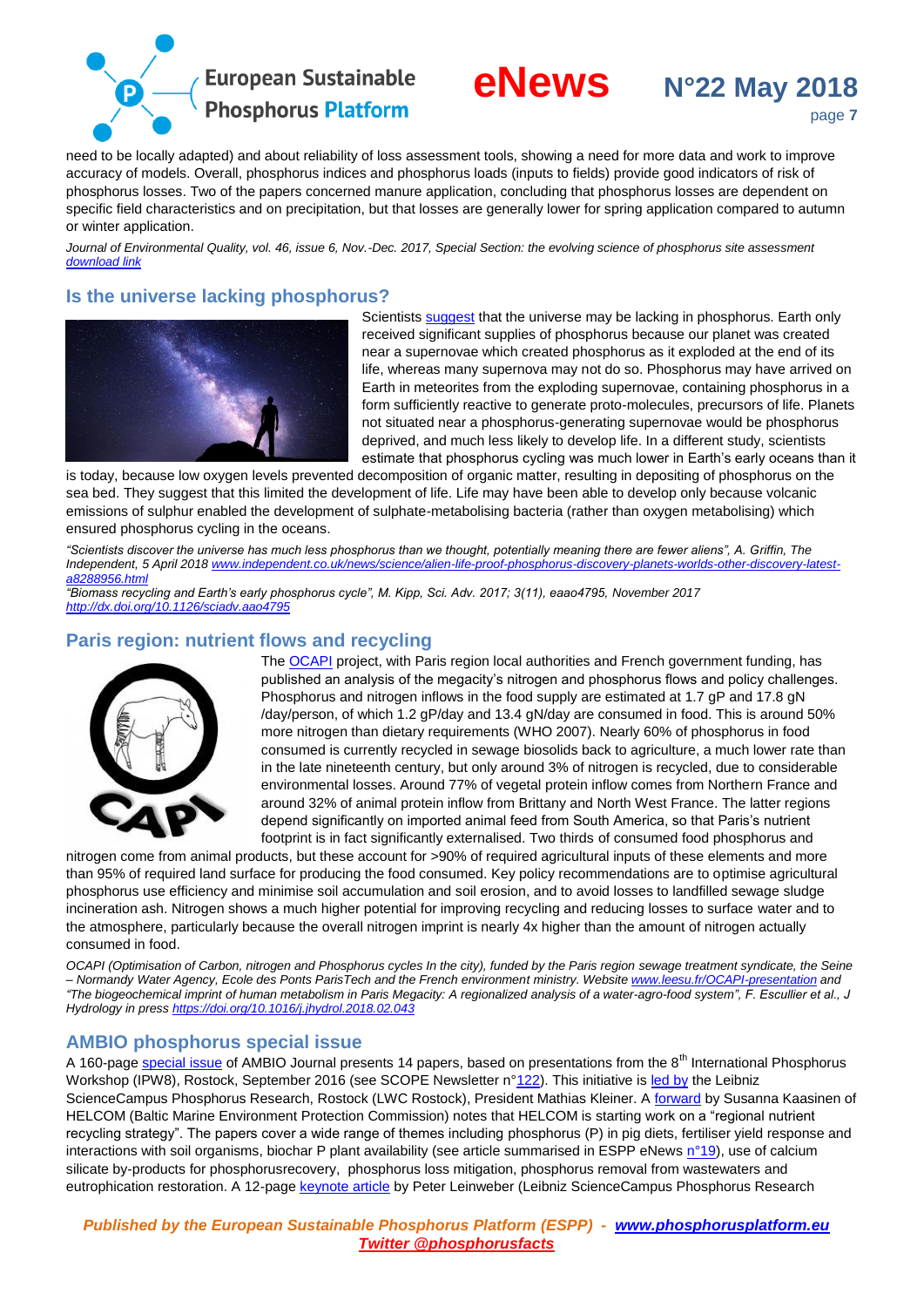

Rostock) et al. summarises the "paradox of phosphorus … scarcity, necessity and burden", looking at phosphorus flows, recycling routes and governance.

*AMBIO Journal, Volume 47, Issue 1 Supplement, January 2018, Special Issue: "Handling the phosphorus paradox in agriculture and natural*  ecosystems: Scarcity, necessity, and burden of P", I. Krämer et al., open access *<https://link.springer.com/journal/13280/47/1/suppl/page/1>* 

# <span id="page-7-0"></span>**Agenda**

 **CEN stakeholders workshop on standards needs for sustainable chemicals in the circular economy (Invitation only) 24 May 2018**, Brussels, Belgium - [Email](mailto:info@phosphorusplatform.eu?subject=CEN%20stakeholders%20workshop%20on%20standards%20needs%20for%20sustainable%20chemicals%20in%20the%20circular%20economy)

Organized by the European Committee for Standardization



# **CENELEC**

 **3rd European Sustainable Phosphorus Conference (ESPC3) 11 - 13 June 2018**, Helsinki, Finland - [Website](http://www.phosphorusplatform.eu/ESPC3) - [Email](mailto:info@phosphorusplatform.eu?subject=ESPC3%20conference)



 **12th European Waste Water Management (EWWM) Conference 17 - 18 July 2018**, Manchester, United Kingdom - [Website](http://www.ewwmconference.com/) [Including a theme](http://ewwmconference.com/) on Phosphorus and Nutrient Removal and Recover, follow up of the Big P Conference 2017



 **6th Sustainable Phosphorus Summit (SPS2018) 20 - 22 August 2018**, Brasilia, Brazil - [Website](http://www.sps2018.com.br/) For the first time, the Summit will be held in Latin America, enabling a spotlight on the Tropics, where phosphorus sustainability is a big concern



 **3rd European Nutrient Event at ECOMONDO 2018 green technology expo 8 - 9 November 2018**, Rimini, Italy - [Website](http://www.smart-plant.eu/ENE3)

Phosphorus and nutrient recycling and management in Italy, the Mediterranean region and in EU research, development [and innovation. More information will follow soon.](http://www.smart-plant.eu/ENE3)



**See more events at [www.phosphorusplatform.eu/upcoming-events](http://www.phosphorusplatform.eu/upcoming-events)**